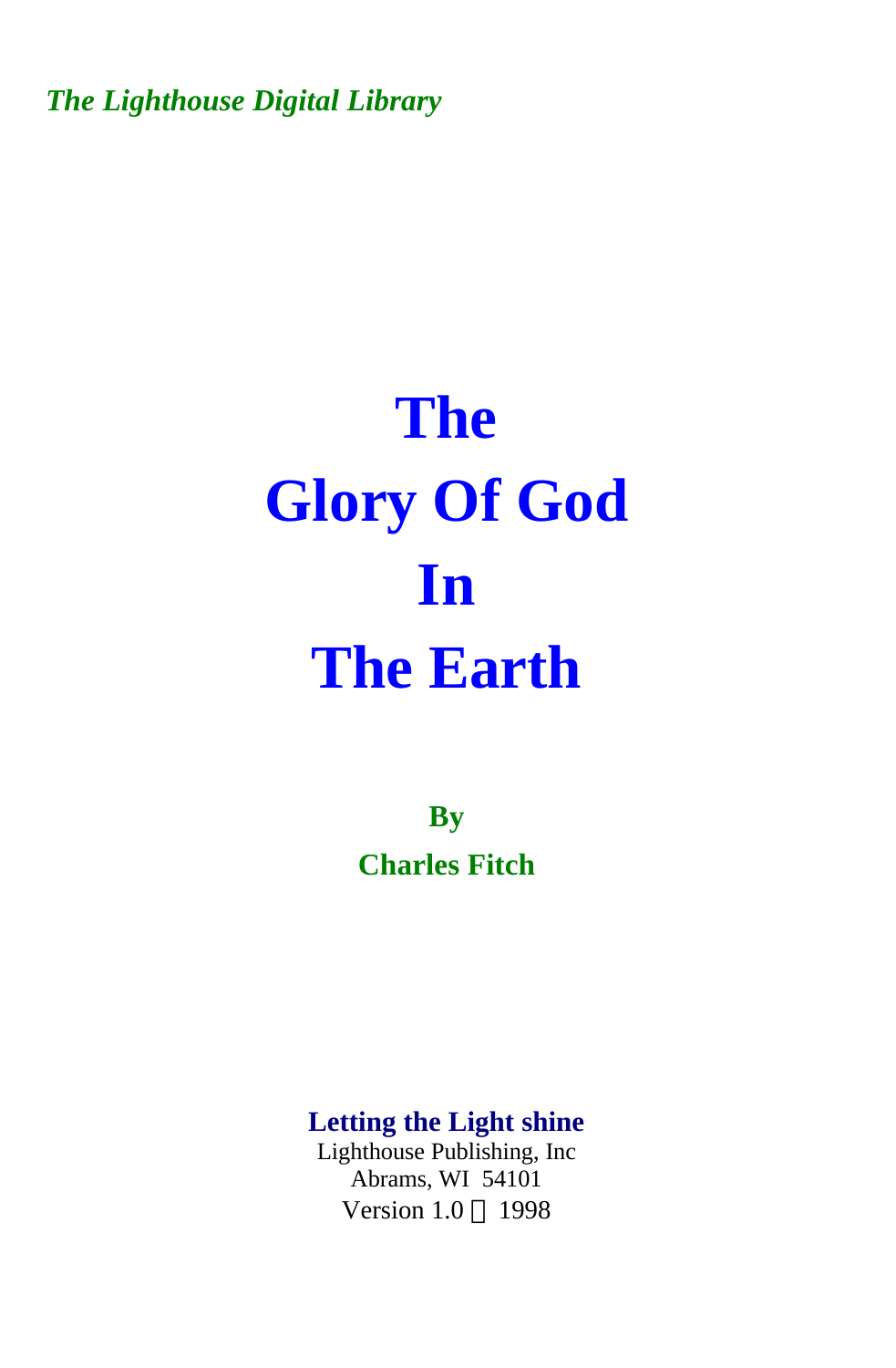Numbers xiv. 21.–" But as truly as I live, all the earth shall be filled with the glory of the Lord."

This oath of God must be fulfilled; for "not one good thing of all that the Lord hath spoken" can fail. Thanks to the name of the Lord, the full accomplishment of every letter of this oath is, like the eternal existence of Him who uttered it, an absolute, unfailing certainty; and in the certainty that all this must be brought to pass, there is enough to wake earth and heaven to song." All this Isaiah beheld in vision, when he "saw" the Lord sitting upon a throne, high and lifted up, and his train filled the temple. Above it stood the seraphim: each one had six wings; with twain he covered his face, and with twain he covered his feet, and with twain he did fly. And one cried unto another and said, Holy, holy, holy is the Lord of hosts– THE WHOLE EARTH IS FULL OF HIS GLORY."

That day must be seen. That it never has been seen, all will admit. The glory of the Lord, which is thus to fill the earth, unquestionably includes his perfect holiness. This is the glory which the seraphim are represented as beholding and praising. Zechariah foretells the same time, when "holiness to the Lord shall be written upon the bells of the horses, and when every pot in Judah and in Jerusalem shall be holiness to the Lord." Now if all the earth is to be full of the glory of the Lord, then the hearts of all men must be filled with holiness; so that, as under the influence of Satan, "every imagination of the thoughts of men's hearts has been only evil and that continually," the time will come, when every imagination of the thoughts of men's hearts, shall be holiness to the Lord, and that continually. Now this, all this, must be true of every individual on the face of the earth; for his will is to be done in earth as it is in heaven, and all shall know him, "from the least of them, even unto the greatest of them;" so that "none shall say to neighbor or brother, know thou the Lord." Until holiness shall thus become complete and universal, it cannot be said that God's will is done in earth as in heaven, or that there is no occasion to *say,* Know thou the Lord." Just so far as sin remains, the earth is filled with the glory of Satan, for he it is, who reigns in the children of disobedience.

With regard to the manner in which these glorious predictions are to be fulfilled, there are two views entertained by different classes of the Lord's professed people.

Some are expecting that the gospel will prevail in the earth, previous to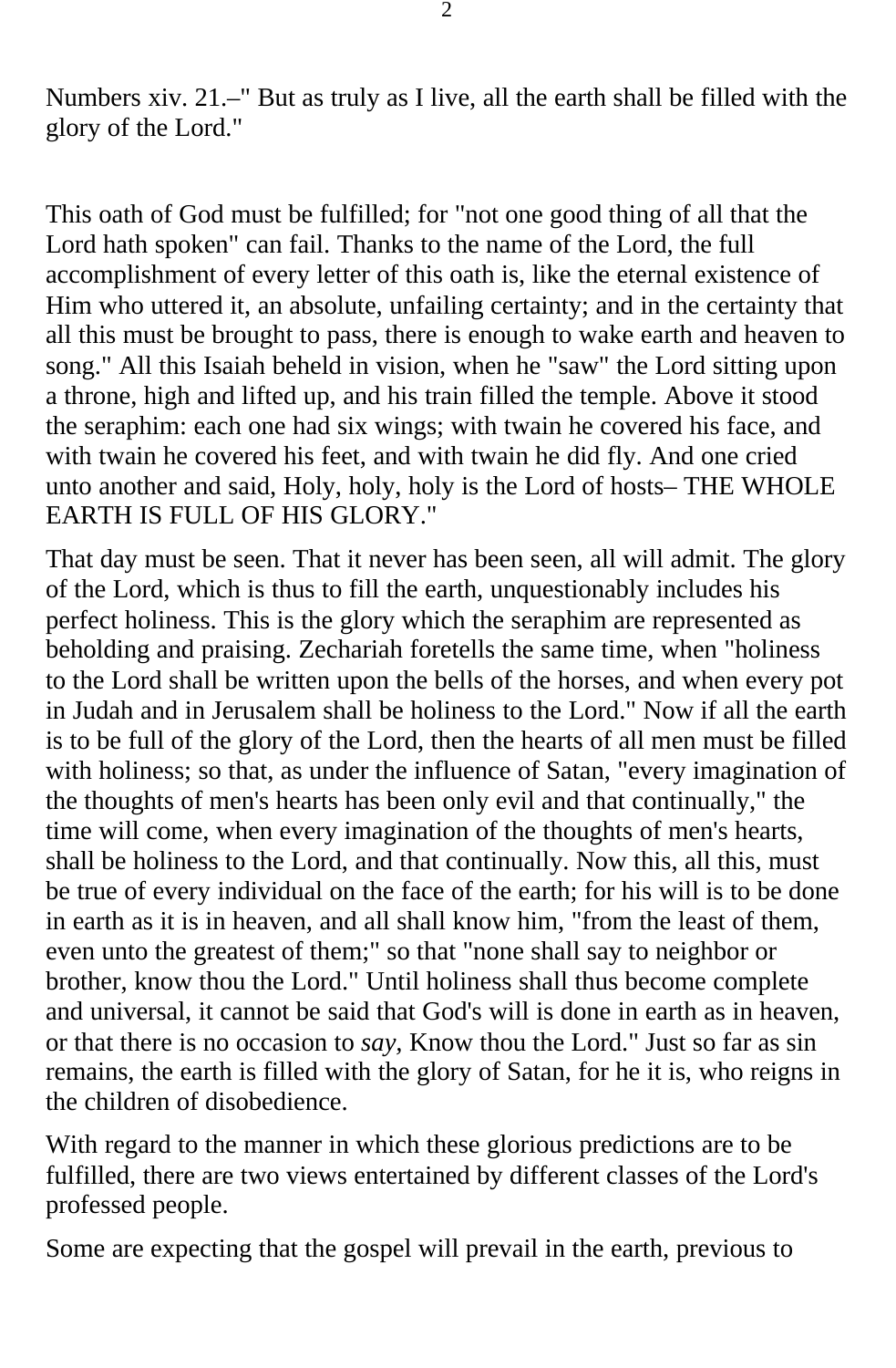Christ's coming, until all shall know the Lord, from the least of them, even to the greatest of them –i. e. all mankind shall be so converted and; sanctified to God, that his will shall be done in the earth, in the heart and life of every individual, as it is done in heaven. All this must be accomplished, since God has covenanted to "sprinkle clean water upon them, and to cleanse them from *all their filthiness and from all their idols."*  Now when this is done in all the earth, then, and not till then, will God's oath be fulfilled, and all the earth be filled with his glory. Those who expect that all this will be accomplished by the gospel previous to Christ's coming, expect that after the gospel has thus prevailed, there will be an apostacy, of such long continuance, and of such general prevalence, that when he shall appear, he will find the world as it was before the flood, and as the inhabitants of Sodom and Gomorrah; and that these wicked *ones* will then be cut off from the earth, and the earth itself be destroyed, and be no more.

Now that there can be no such universal prevalence of the gospel in this world previous to Christ's coming, when all shall know the Lord, from the least of them even to the greatest of them and God shall sprinkle clean. water upon them, and cleanse them from all their filthiness and from all their idols, and thus fill all the earth with his glory; is absolutely certain, from what Christ has taught us in the parable of the tares of the field. We there learn that the children of the kingdom, and the children of the wicked one, are to grow together, UNTIL THE END OF THIS WORLD, like wheat and tares until the harvest. And since the earth cannot be filled with the glory of the Lord while the children of the wicked one are in it, and they are to remain in it, until the *end of this world,* when the Son of man, at his coming, shall send his angels and gather out of his kingdom all things that offend, and them that do iniquity, and cast them into a furnace of fire; it is plainly a matter of absolute certainty, that the gospel never will prevail, before the end of this world, so as to fill all the earth with the glory of the Lord.

Again: Christ said, *"My kingdom is not of this world."* Tins ought to satisfy any reasonable mind, who looks at it, that his kingdom is not to come *in this world,* so that the will of God shall be done on earth as it is in heaven.

Again: We are told in the 7th chapter of Daniel, of a wicked power, that shall *make war with the saints, and prevail against them* until the Ancient of Days shall come, i.e. Christ. Here, therefore, it is also rendered absolutely certain, that all the world is not to be converted before Christ's coming.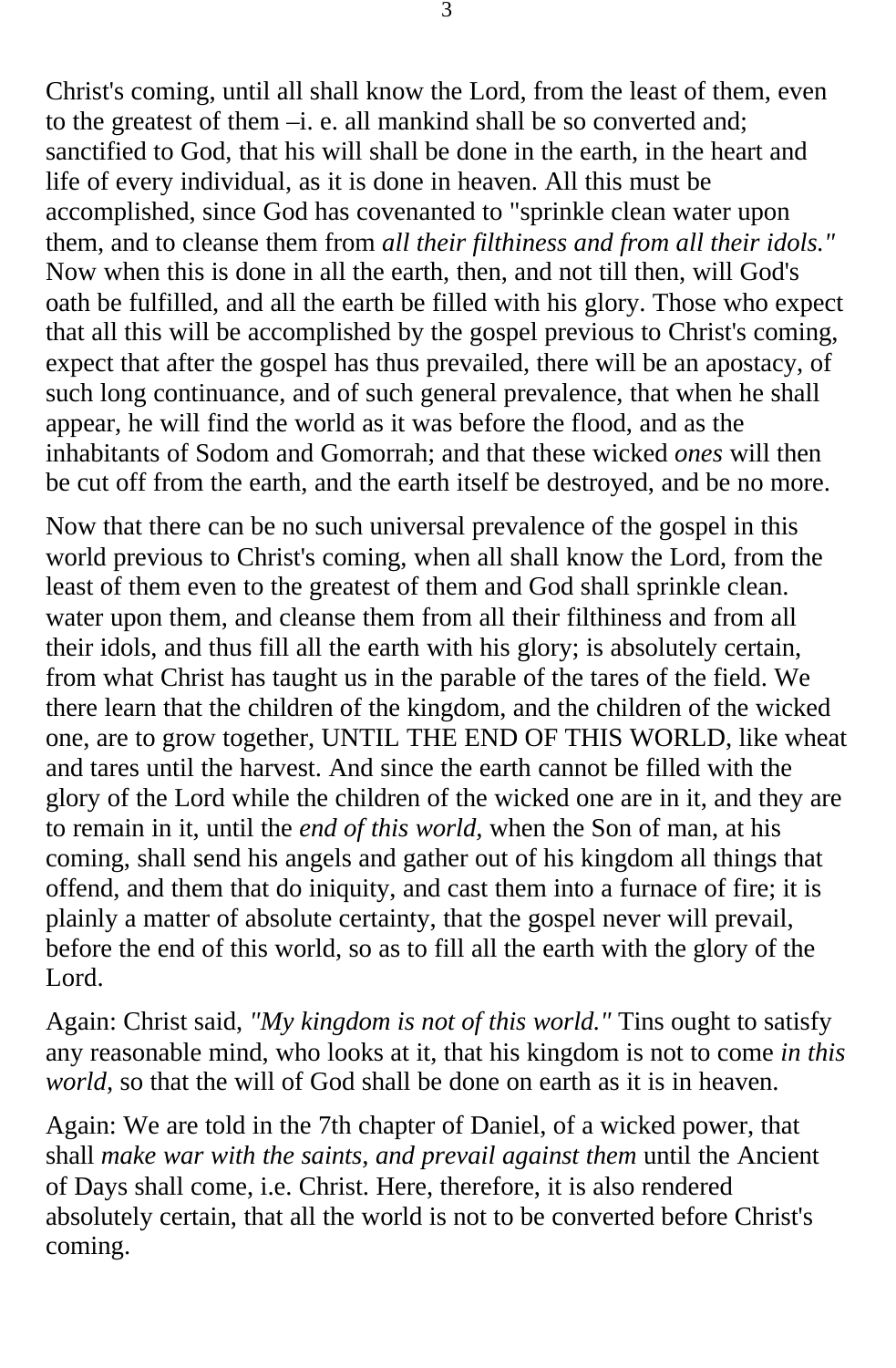Again: Paul taught the Thessalonians, that the man of sin, (i. e. the Papacy,) shall be destroyed with the brightness of Christ's coming; and of course he will not have been converted before Christ's coming, and the earth therefore cannot be filled with the glory of the Lord, by the universal prevalence of the gospel, before Christ appears.

Again: Those that expect that the kingdoms of this world are to be given to the saints, by the universal prevalence of the gospel before Christ's coming, expect that, after a period, the saints will be compelled to yield it again to the prevalence of wickedness; so that it shall become again as before the flood, and as the cities of Sodom and Gomorrah; when Christ will appear and destroy it. But God has foretold, by Daniel, that "the saints of the Most High shall take the kingdom, and shall possess the kingdom, FOREVER, EVEN FOREVER, AND EVER." In the thirty-seventh Psalm we are also told, that "the righteous shall inherit the land, and dwell therein forever." In the sixtieth chapter of Isaiah we are told, "Thy people also shall be all righteous: *they shall inherit the land forever,* the branch of my planting, the work of my hands, that I may be glorified."

Then it is certain that the saints will never lose possession of the earth, when once they shall receive it. It becomes, therefore, a matter of absolute certainty that there can be no temporal millennium, after which the wicked shall again possess the earth, after the righteous have had it as their inheritance. They are to "dwell therein forever." They are to "possess it FOREVER, EVEN FOREVER AND EVER. To make these passages consistent with the doctrine of a temporal millennium, a beloved brother, who has recently written on this subject, has concluded that this millennium, must last more than a thousand years, and probably may continue 360,000 years. But nearly 360,000 years is not *"forever, even forever and ever."* But we are told by the dear brethren who advocate a temporal millennium, that these terms do not express or imply endless duration. But if "forever, *even forever and ever"* does not express or imply endless duration, I would ask what terms can express it?

It is truly painful to see our dear brethren, who are unwilling to admit that the coming of our blessed Lord and Master is at the door, resorting to the same mode of reasoning to get rid of this blessed and glorious truth, that Universalists do to escape the doctrine of endless punishment. And it would seem, moreover, that these brethren do not allow as much meaning to these terms, as even Universalists themselves. If rightly apprehend the reasoning of Universalists, they would admit that "forever, even forever and *ever,"*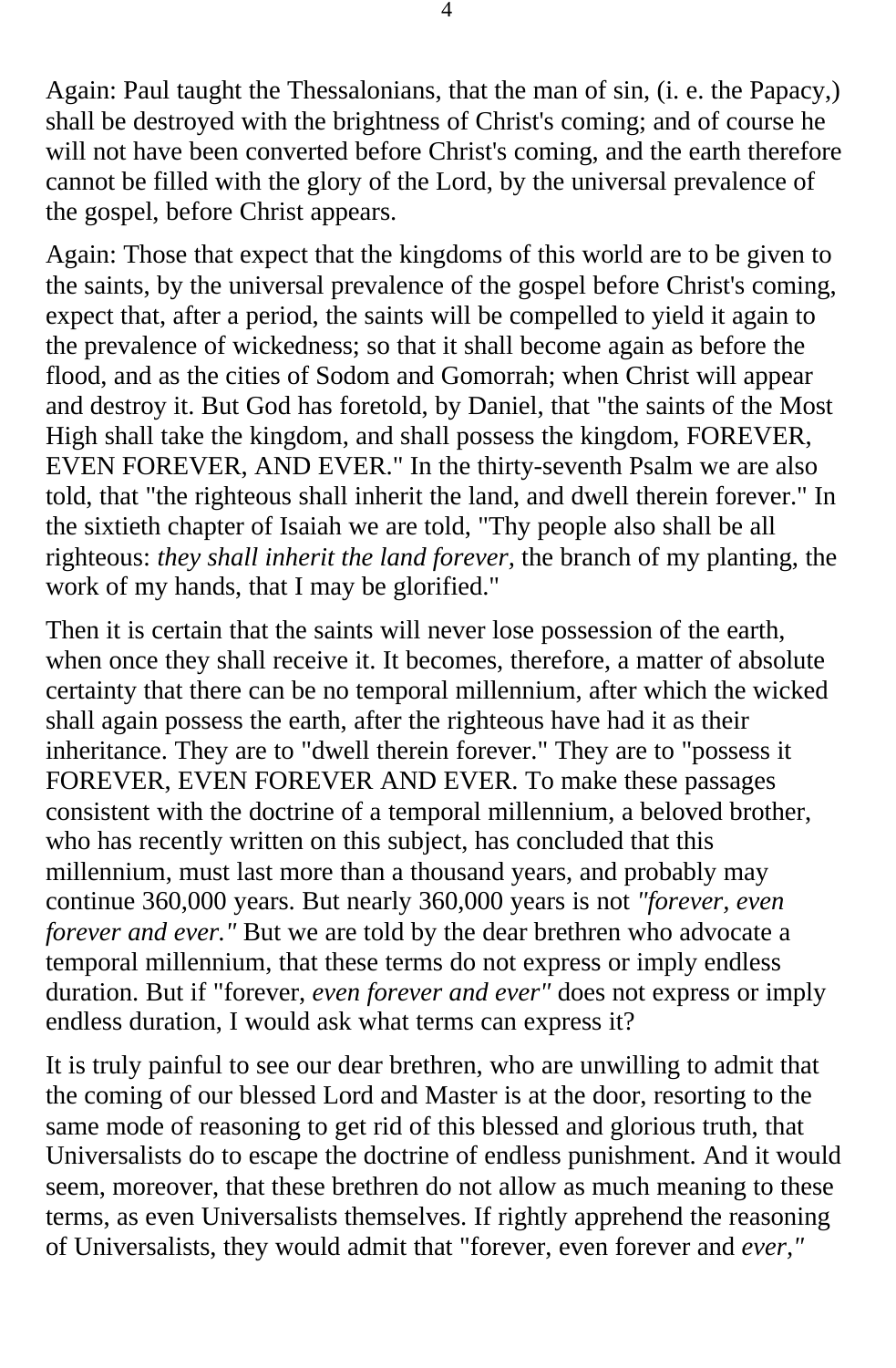when applied to this world, must mean to the end of this world. But these brethren have not even a Universalist forever and ever in their mode of reasoning: because, according to their theory, after the saints, the righteous, have inherited the land, and *dwelt therein forever,* and have possessed it *forever, even forever and ever,* the wicked are again to possess it: and after all this, when mankind have apostatized, arid become as before the flood, and as in the days of Sodom and Gomorrah, Christ is to come, and the world is to be destroyed. I should as soon think of persuading myself to believe that an unclouded sun at noon-day did not give light, as that the fact, that when the saints possess the earth, they are to possess it *forever, even forever and ever,* did not prove that there can never be such a thing as a temporal millennium. If it is in the power of language to express endless duration, such terms must express it. It does not help the matter to say it expresses a very long period. If there is any end to this duration, it is not "for*ever, even forever and ever."* The last lingering expectation of a temporal millennium is by such language entirely exploded from my own mind.

Again: When the "kingdoms of this world become the kingdoms of our Lord and of his Christ," he is to "reign forever and ever." Now the Universalist explanation of this term would make it mean, as long as the world stands. But those who believe in a temporal millennium, must admit that when Christ has reigned over this world forever and ever, it is yet to be given again to the wicked, so that at Christ's coming it shall be as before the flood, and as in the days of Sodom; and then it is to be destroyed. These brethren, therefore, are compelled to go even farther than Universalists in accommodating the language of the Bible to their theory of a temporal millennium. Daniel saw one "in the night visions, like unto the Son of man, come with the clouds of heaven; and there was given him dominion, and glory, and a kingdom, that all people, nations and languages should serve him. HIS DOMINION IS AN EVERLASTING DOMINION, WHICH SHALL NOT PASS AWAY, AND HIS KINGDOM THAT WHICH SHALL NOT BE DESTROYED." And yet, according to the theory of a temporal millennium, it *must* pass away and be destroyed; for the wicked shall again possess the earth as before the flood, and as in the days of Sodom, and after this it must be destroyed at the coming of Christ. The angel who foretold the birth of *Christ,* said, "The Lord God shall give unto him the throne of his father David, and he shall reign over the house of Jacob forever, and of His KINGDOM THERE SHALL BE NO END." Now he who believes in a temporal millennium, is obliged to admit that Christ's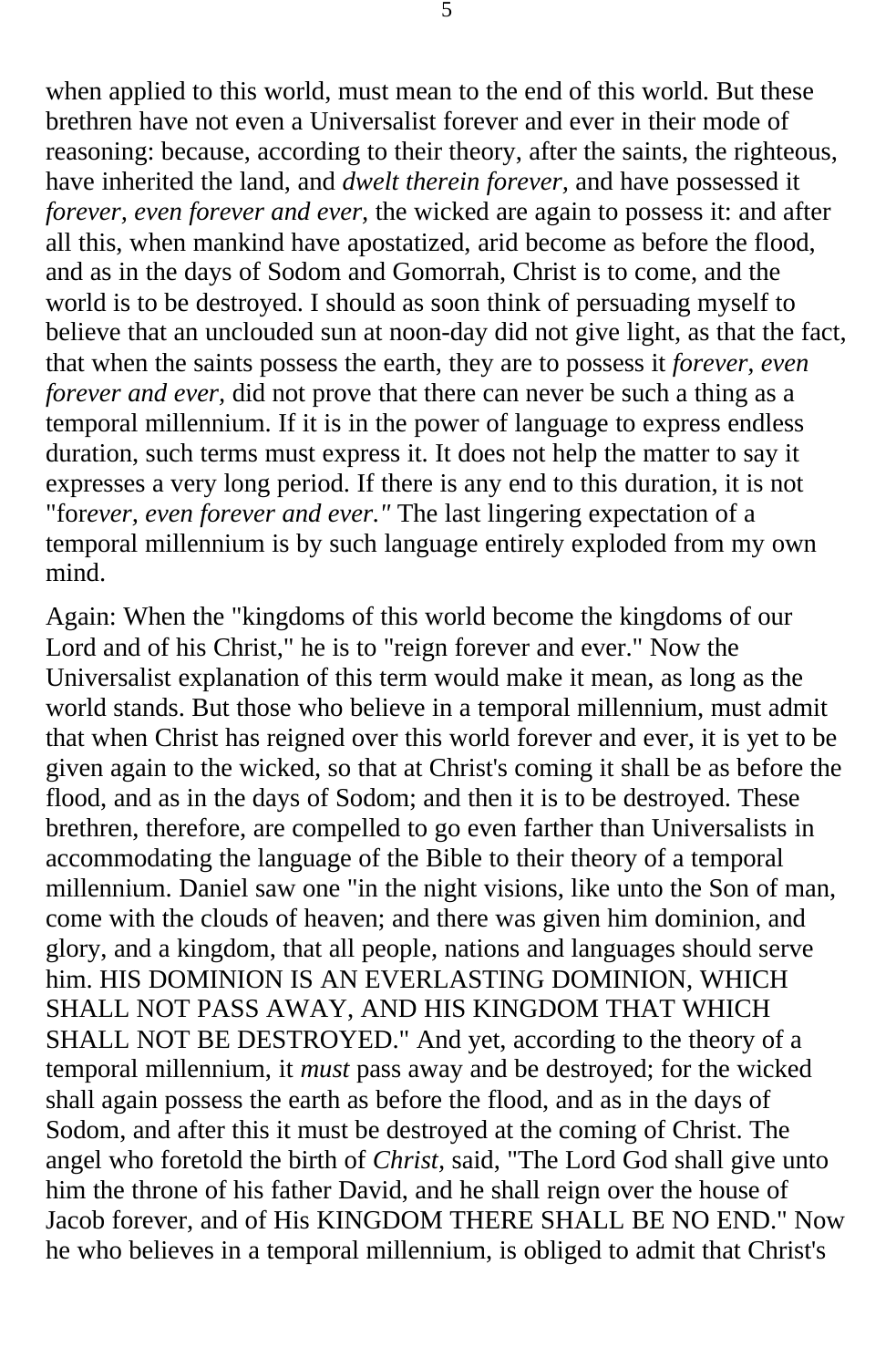kingdom on earth must have an end; for the wicked are again to possess it, according to this theory; and after this it is to be destroyed at Christ's coming.

It is utterly vain to think of evading this reasoning by saying that the eternal reign of Christ and his saints will be somewhere besides in this world. Christ has said, "to him that overcometh will I give to sit with me in my throne, even as I also overcame and am set down with my father in his throne." John heard this song: "Thou art worthy to take the book, and to open the seals thereof; for thou wast slain, and hast redeemed us to God by thy blood, out of every kindred, and tongue, and people, and nation, and hast made us unto our God, kings and priests; and we shall *reign* on THE EARTH."

It is therefore certain that Christ's kingdom with his saints on the earth is to be a kingdom of which there shall be no end; and it is, consequently, wholly impossible that this kingdom should be found in a temporal millennium. Besides, "THE SOULS OF THEM THAT WERE BEHEADED for the witness of Jesus, and for the word of God, are to live and reign with Christ a thousand years; and this is the first resurrection. I know, we are told that this does not mean those souls that were beheaded, but another generation like them. They cannot, however, be like them, unless they shall live under the same circumstances, and be beheaded as they were. It is impossible to have another race of martyrs in a thousand years of universal peace. It is the veriest nonsense to talk of this. *Those that were beheaded* for Christ's sake, are to live and reign with him on the earth. The thousand years spoken of, does not mark the period during which they shall reign; because they are to possess the kingdom *forever, even forever and ever;* but they mark the period from the first resurrection to the second; when the rest of the dead, who live not again until the thousand years are finished, are to be raised;and it is a fearful consideration, that all who are raised in the second resurrection, are raised to the second death. The wicked are now brought forth to the second death; while those who have reigned with Christ from the first resurrection, reign still, and forever, because on such the second death hath no power.

The theory of a temporal millennium, therefore, before Christ's coming, is to me a groundless fable. I have no more expectation that it will ever come, than that the walls of Jericho will be built up, the present year, around the city of New York, with the selfsame stones which fell down at the blast of the ram' horns. The children of the wicked one are to remain with the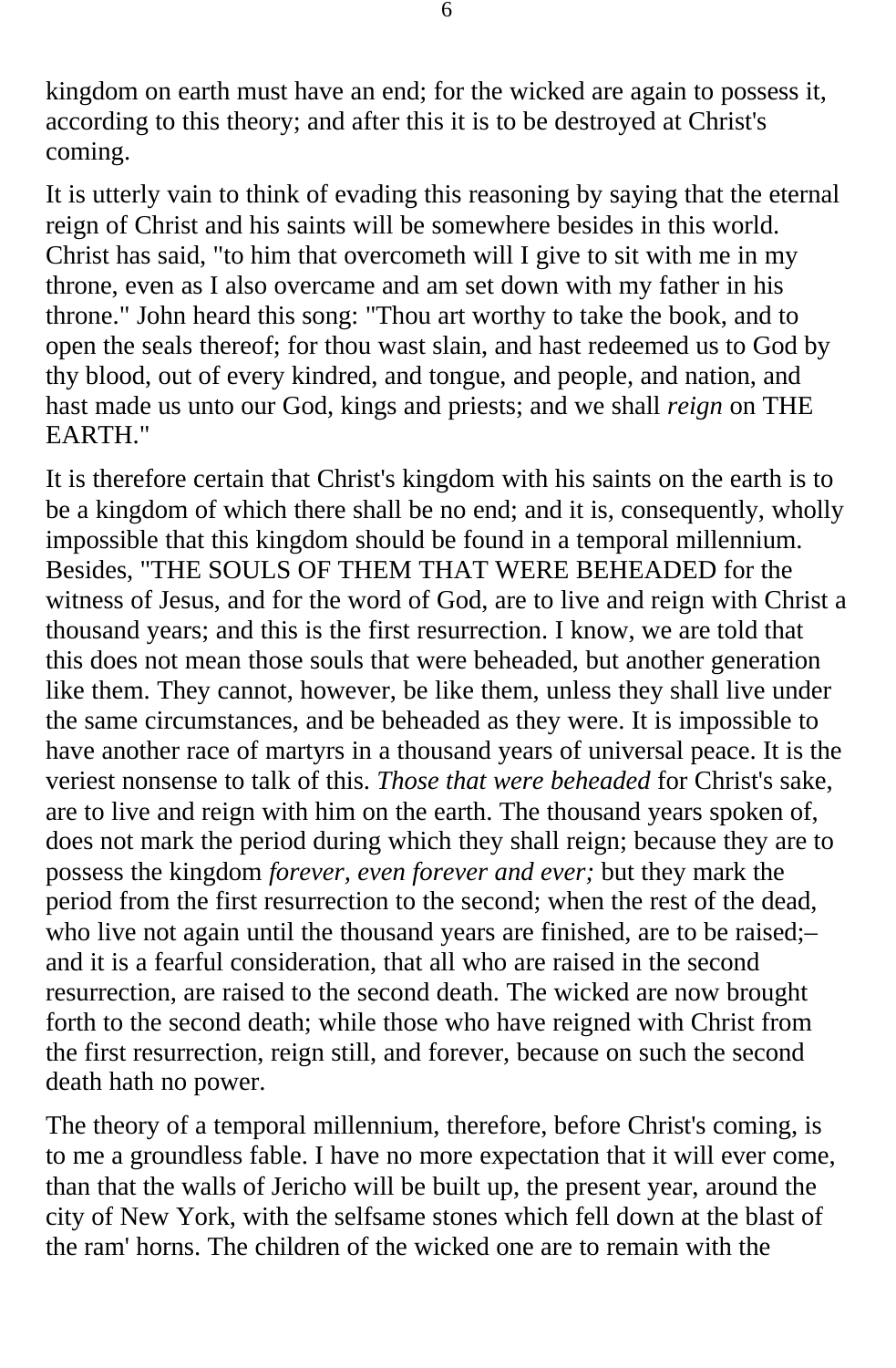children of the kingdom *until the end of this world,* when Christ will come with his mighty angels in flaming fire and destroy them. Until that coming, the man of sin is to make war with the saints and prevail against them. At that coming he will be destroyed.

How then is the earth to be filled with the glory of the Lord?

This inquiry I will now answer, from the word of God. I Thess. iv. 13: "But, I would not have you to be ignorant, brethren, concerning them which are asleep, that ye sorrow not even as others which have no hope. For if we believe that Jesus died and rose from the dead, even so [that is, in like manner] them also which sleep in Jesus will God bring with him. For this we say unto you by the word of the Lord, that we which are alive and remain unto the coming of the Lord shall not prevent them which are asleep. For the Lord himself shall descend from heaven with a shout, and with the voice of the archangel, and with the trump of God. *and the dead in Christ* shall rise first." Here we are taught that all the dead in Christ shall, at his coming, be raised from the dead, "even *so,"* that is, in like manner as he was. It does not say all the dead, but the dead in Christ; because, as we are taught in the twentieth chapter of Revelation, all who are Christ's, shall come forth in the first resurrection, while "the rest of the dead live not again till the thousand years are finished.''

Christ having raised the righteous dead at his appearing, "then we which are alive and remain unto the coming of the Lord, shall be caught up together with them in the clouds, to meet the Lord in the air: and so shall we ever be with the Lord." 1 Cor. xv. 52: "In a moment, in the twinkling of an eye, at the last trump, for the trumpet shall sound, and the dead shall be raised incorruptible, and we shall be changed." Not all the living will thus be changed, for Christ has told us, in the seventeenth chapter of Luke, that in the day when the Son of man shall be revealed, "one shall be taken and another left."

Christ, therefore, at his coming, will take up the righteous dead and the righteous living to be with him, and all the wicked will be left. the wicked dead will be left under the power of death, for a thousand years, plainly and positively taught in the twentieth chapter of Revelation, and the living wicked will be gathered as tares and burned.

At the same time will take place that destruction of the world by fire, to which Peter tells us it is reserved against the day of judgment and perdition of ungodly men; and after this, we are promised new heavens and a new earth, wherein dwelleth righteousness. 2 Pet. third chapter; Isa. lxv. 17; also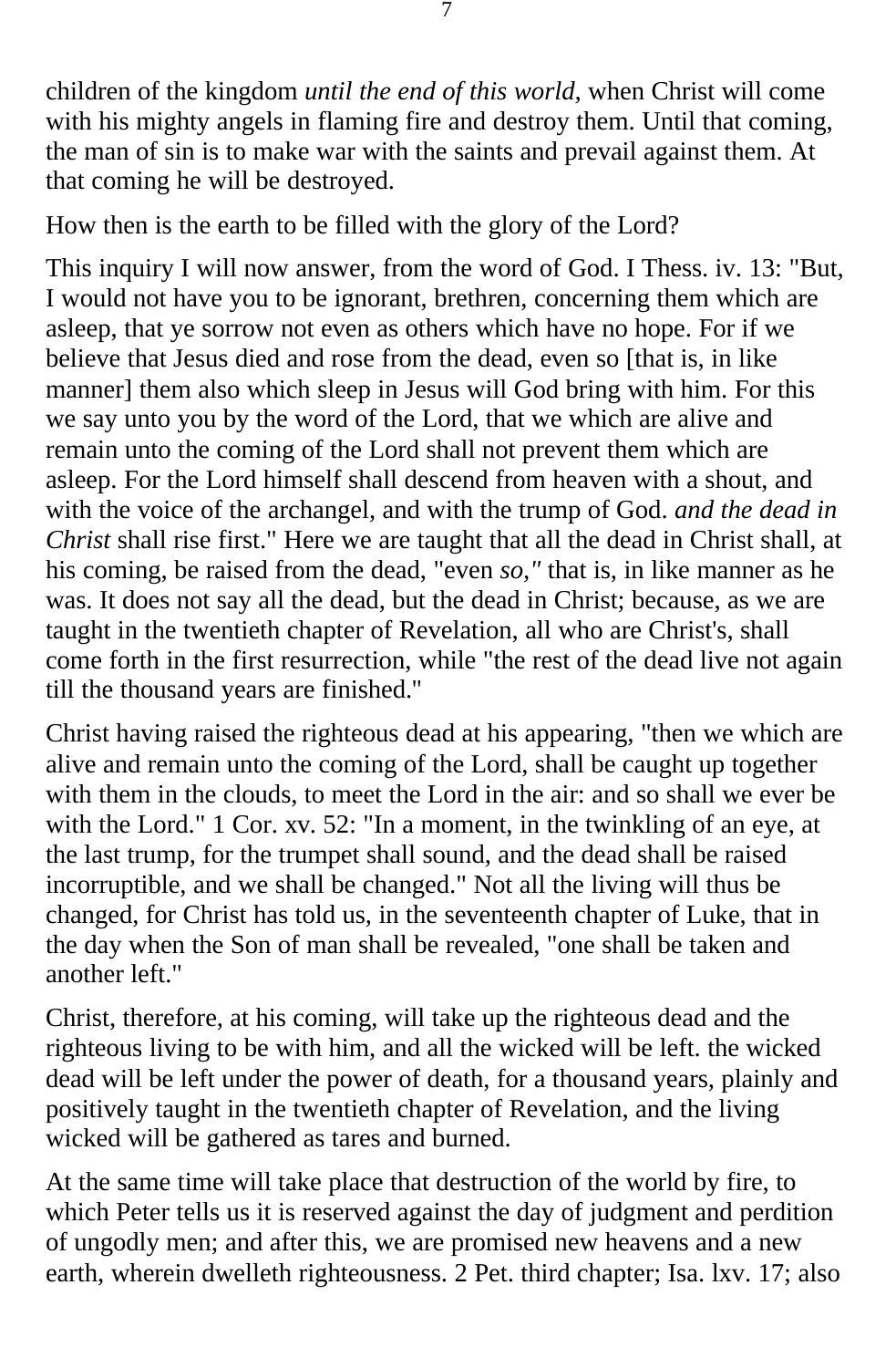lxvi. 22. John says, (Rev. xxi.,) "I saw a new heaven and a new earth; for the first heaven and the first earth were passed away; and there was no more sea. And I John saw the holy city, the New Jerusalem, coming down from God out of heaven, prepared as a bride adorned for her husband. And I heard a great voice out of heaven, saying, Behold, the tabernacle of God is with men, and he will dwell with them, and they shall be his people, God himself shall dwell with them, and be their God. And God shall wipe away all tears from their eyes; and there shall be no more death, neither sorrow nor crying, neither shall there be any more pain; for the former things have passed away." Here, then, we are taught that the tabernacle of God is to be with men in the new earth.

Then it is the new earth that shall be filled with the glory of the Lord; while the children of the wicked one are to remain with the children of the kingdom till "the end of this world," and then "the wicked shall be cut off from the earth, and the transgressors rooted out of it, and the upright shall dwell in the land, and the perfect shall remain in it." Prov. ii. 21, 22. In the new earth the perfect will remain forever; for "THERE SHALL BE NO MORE DEATH." There they shall "inherit in the land, and dwell therein forever, and God shall dwell with them." There the saints of the Most High *will take the kingdom and possess the kingdom forever even forever and ever;"* which they cannot do in the "earth which now is, because it is *reserved unto fire against the day of judgment* and perdition of ungodly men*."* Therefore, because this world cannot remain, we look for new heavens and a new earth, wherein dwelleth righteousness, according to the promise of God. There "the meek shall inherit the earth, and shall delight themselves in the abundance of peace." There "Israel shall be saved in the Lord with an *everlasting salvation; they shall not be ashamed nor, confounded, world without end."* There, also, the Son of man, the God spoken of in the twenty-first of Revelation, will have his tabernacle with men; and there will be "given him dominion, and glory, and a kingdom, that all people, nations, and languages should serve him; and his dominion will be an everlasting dominion, which shall not pass away, and his kingdom, that which shall not *be destroyed."* There "He shall reign over the house of Jacob forever, AND OF HIS KINGDOM THERE SHALL BE NO END." These things never can be in the earth that now is, because it is reserved unto destruction by fire, as we are told by Peter, by the same word of God which destroyed the old world by a flood.

According to the theory of a temporal millennium, therefore, the Bible cannot he fulfilled, and the dear, brethren who attempt to uphold that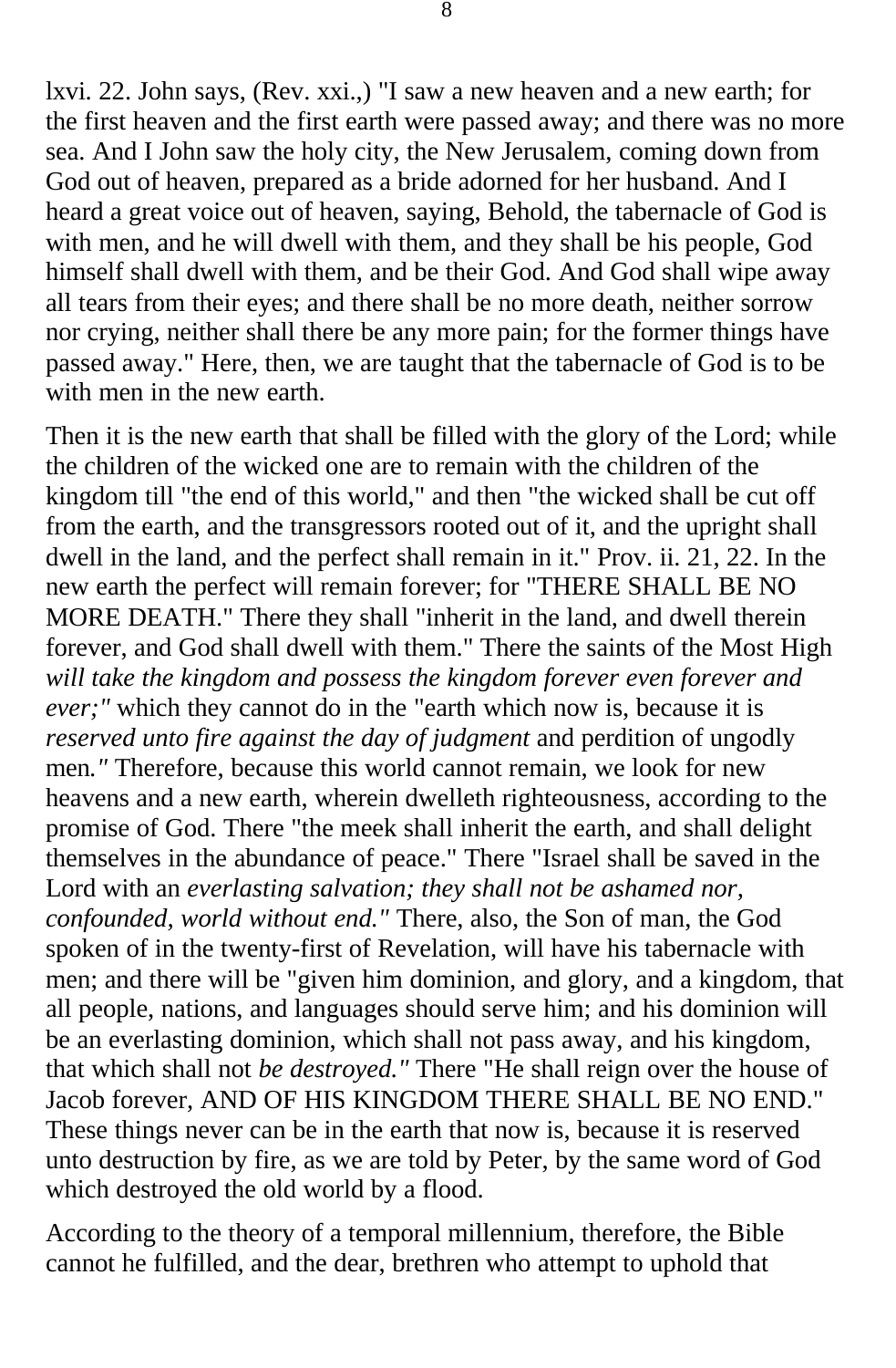theory, are compelled to resort to the hackneyed quibbles of Universalists, respecting those Bible terms which express endless duration as fully as language can express it, in order to help them, out with their views, and get rid of the conviction that, the coming of the Savior is at hand. For as surely as the children of the wicked one are to remain with the children of the kingdom until the harvest, which is at *the end of this world,* which Christ has fully taught, and as surely as Christ is to have a kingdom *without end,*  which the sai*nts* are to possess, *"forever*, *even forever and ever,"* so certain it is, that the theory of a temporal millennium must be a fable, as unreal as the novelist's vainest tale.

We are told in the hundred and second Psalm, that "when the Lord shall build up Zion, he shall appear in his glory." This is the time when the Son of man shall appear in the clouds of heaven with power and great glory, and shall send his angels to gather his elect. Then "the evildoers shall be cut off; but those that wait upon the Lord, they shall inherit the earth. For yet a little while and the wicked shall not be; yea, thou shalt diligently consider his place, and it shall not be; but the meek shall inherit the earth, and shall delight themselves in the abundance of peace." "the seed of the wicked shall be cut off; the righteous shall inherit the land, AND DWELL THEREIN FOREVER." Then will God's oath to Moses be fully accomplished, "and as truly as God lives, all the earth shall be filled with the glory of the Lord?" Then will the earth be filled not only with the glory of God's holiness, but Christ in his glorious body will reign, and the bodies of all saints will be "fashioned like unto Christ's glorious body," and earth itself will receive the fulfillment of the promise, "there shall be no more curse," and shall put on the glory of the New Jerusalem, and shall be lighted up with the glory of God and the Lamb. Thanks be to the name of the Lord, this is not a glory that shall fade away, after a period of a thousand, or even 360,000 years; but it shall remain *"an* everlasting light, a sun that shall no more go down." Everlasting praise to God, for such a glorious fulfillment of his oath!

But, say some of our beloved brethren, there must yet be a great multitude saved. The gospel must yet prevail a great while, so that at last the number of the lost shall be trifling in comparison with the multitude saved; and they think it must be so because of God's unspeakable benevolence. And so the Universalist, upon ground equally as good, takes God's benevolence as security that all will be saved. But one "thus saith the Lord" is worth volumes of such reasoning, Said our blessed Savior, "Enter ye in at the strait gate; for wide is the gate, and broad is the way, which leadeth to destruc*tion,* AND MANY THERE BE which go in thereat. Because strait is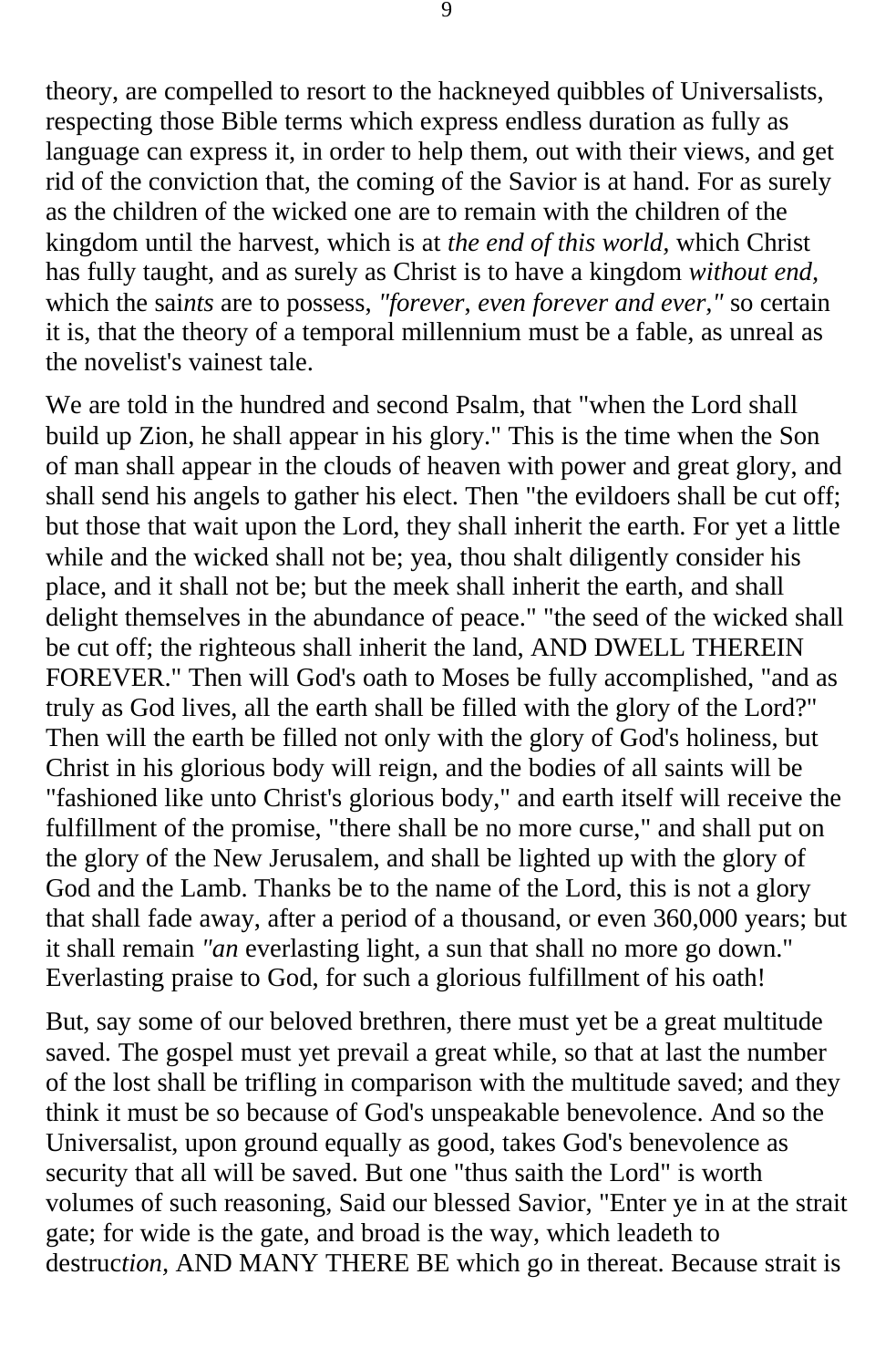the gate and narrow is the way which leadeth unto life, AND FEW THERE BE THAT FIND IT." Thus we have the declaration of Him who cannot lie, that *many go to destruction, and few find life.* Where now is the necessity of putting forth our hands to stay up the ark of God's benevolence, by say–ing that few must be lost, and many saved, in order that God may fully vindicate himself? It is the self-same notion, to all intents, and purposes, on which men attempt to build, the doctrine of Universalism. But everything of this *sort* must be swept away, and "like the baseless fabric of a vision, leave not a wreck behind;" while the words of Christ will remain an eternal truth, "MANY GO TO DESTRUCTION, FEW FIND LIFE." Nor will he lack ways or means to vindicate his own benevolence, when his own words on this subject are found to be strictly true.

But, say many, the Jews are yet to return. The Jews did return from the Babylonish captivity, and not a word has the Bible uttered of another return. The New Testament gives not a hint of any such thing. All Israel shall be saved. Such as are in their graves will Christ bring with him, and such as are alive will he change to immortality and take them up to be with him, and all the wicked will be left. The thirty-seventh of Ezekiel shows unequivocally that Israel is to be called up from their graves and brought into their own land. It must be the new earth, therefore, after the first resurrection.

I will now bring forward evidence that the time when God's oath shall be fulfilled, and all the earth filled with his glory, is near, even at the doors.

I find evidence of this in the words of Christ in the twenty-fourth chapter of Matthew.

## **SYNOPSIS OF THE TWENTY-FOURTH OF MATTHEW.**

1. Declaration of Christ that the buildings of the temple shall be destroyed.

2. Inquiry of the disciples, "when shall these things be, and what shall be the sign of thy coming and of the end of the world?"

3. Christ proceeds to name events that shall transpire before the end of the world.

- (1.) There shall be false Christs.
- (2.) Wars, rumors of wars, &c.
- (3.) Famines, pestilence and earthquakes.
- (4.) Persecutions.
- (5.) Betraying and hating one another.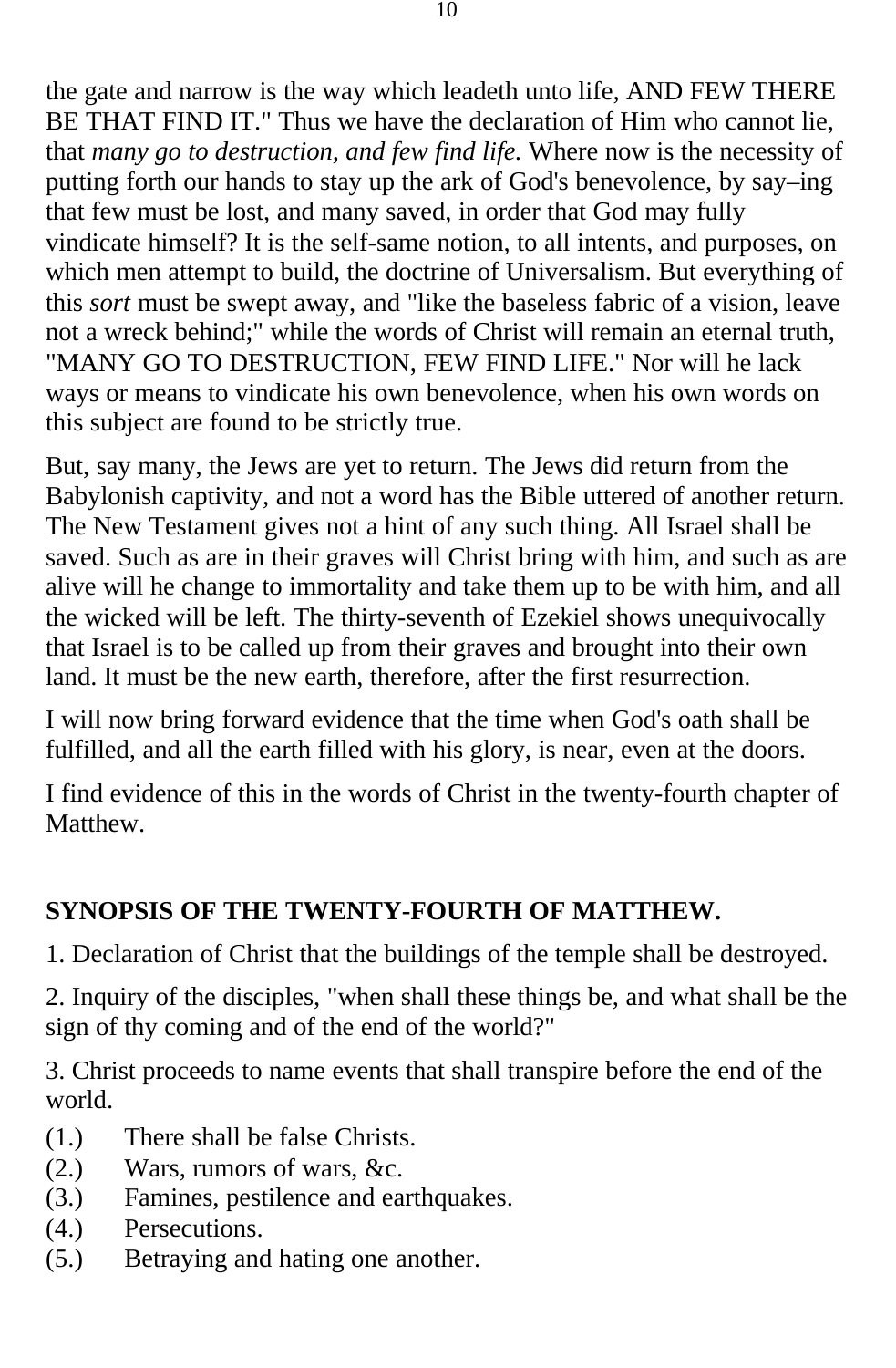(6.) False prophets.

(7.) Iniquity abounding, love waxing cold.

(8.) Gospel preached in all the world, a witness to all nations; then shall the end come.

4. Christ teaches his disciples what course to pursue at the siege of Jerusalem–to flee, &c.

5. He tells them how to distinguish between false Christs and himself. Go after none into deserts or secret chambers. For as lightning from heaven shall the coming of the Son of man be. Hence, receive none as Christ, until shall thus come. Of these I have told you before, that is, in the former part of the chapter.

6. Another sign–the sun darkened, the moon giving no light, and the stars falling from heaven, &c.

7. Then shall, appear the sign of the Son of man in heaven–tribes of earth shall mourn, and the Son of man shall be seen coming in clouds, with *power*  and great glory.

8. He shall send his angels to gather his elect, that is, to take up the righteous into the clouds.

9. As surely as the summer is near when the fig-tree putteth forth leaves, so surely is my coming in clouds near, even at the doors, when these things have come to pass. What things? The signs already enumerated. Heaven and earth shall pass *away,* but my words shall not pass away. "This generation shall not pass till all these things be fulfilled.'' This verse I shall notice hereafter.

I shall for the present raise the following inquiry. Have these signs been fulfilled?

(l.) False Christs. Of these the Religious Encyclopedia names twenty-four, giving also the places and the periods where and when they rose and fell, with some other circumstances. The last of these appeared in Germany, in 1682, and was called Rabbi Mordecai. That sign was fulfilled.

(2.) Wars, rumors of wars, &c. None surely will deny that that has been fulfilling, and is now.

(3.) Famines, pestilence, earthquakes. All fulfilled.

(4.) Persecutions. Of these there were ten general persecutions, in the days of the Roman emperors, in which it is supposed three millions perished.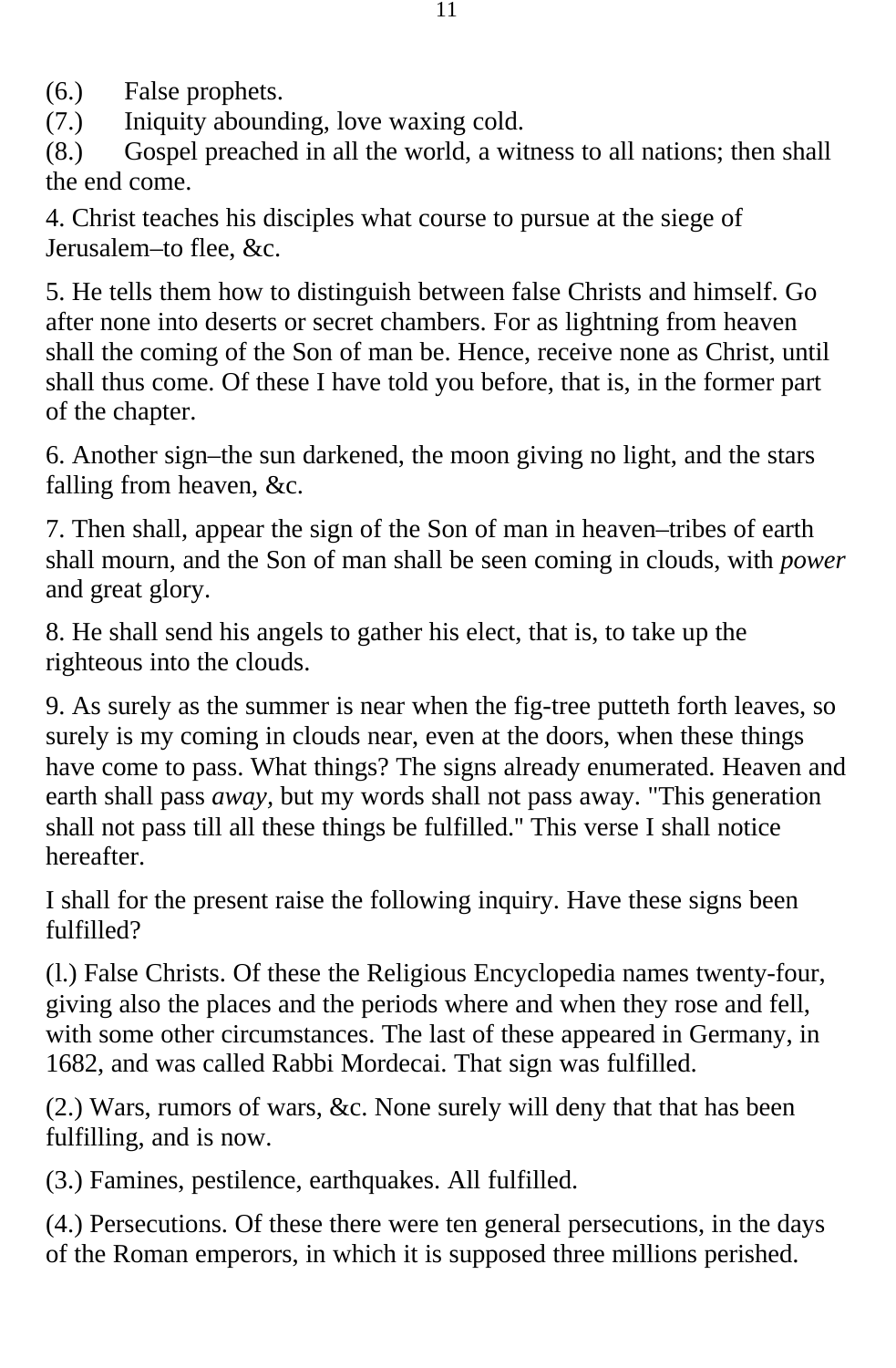Besides these, we have the persecutions of Protestants by Papists, century after century, up to within a short period; in which it is believed that fifty millions have suffered death for their religion. (See Religious Encyclopedia.) That sign has surely had fulfillment.

(5.) Betraying and hating one another. Episcopalians persecuted nonconformists in England in the time of Charles II. Presbyterians persecuted Episcopalians in 1645. Congregationalists persecuted Baptists and Quakers in New England. In the reign of Charles II. the Quakers and nonconformists were greatly persecuted–thousands deprived of their goods, confined in prison, and many brought to the grave. Thus have Christians hated and betrayed one another. This sign has had fulfillment.

(6.) False prophets. Within the last hundred and fifty years many have arisen, and taught, professedly from the Bible, that Christ shall not come under, at least, a thousand years, or perhaps 360,000; declaring that there shall be such a period of unexampled prosperity in the earth before our Lord's appearing; a thing of which neither Christ, nor one of the writers of the New Testament, ever gave the least intimation. It is declared that many shall be deceived. This is strikingly fulfilled. This false prediction is founded upon prophecies of the Old Testament, which are to be fulfilled only in the new earth after Christ has come. The sixtieth chapter of Isaiah is one of these Scriptures, to be fulfilled, as we learn from the 21st verse, in a land which all the righteous shall *inherit forever;* of course not in this land, which is reserved unto fire, and therefore not till after Christ's coming. But this prophecy of a temporal millennium has "deceived many," who love the Lord Jesus, to put off his coming; and other multitudes, who know not Christ, are deceived in the same way, with the cry' of "peace and safety, while sudden destruction is about to come upon them as travail upon a woman with child, and they shall not escape." This false prediction of a temporal millennium previous to Christ's coming, is a fatal delusion, and will prove eternally so to many souls; because it will lead them to defer preparation for the Lord's coming until it shall be eternally too late. Not that the dear brethren who hold to it are willfully uttering falsehood, but that they are deceiving themselves, and deceiving others, while they should be faithfully sounding the alarm, and warning the world to prepare for the coming of the great and notable day of the Lord. False prophets have arisen, and many have indeed been deceived. This sign therefore is fulfilled.

(7.) Iniquity shall abound, and love wax cold. This is emphatically true, of vast multitudes of professed Christians, at this moment. Iniquity is love of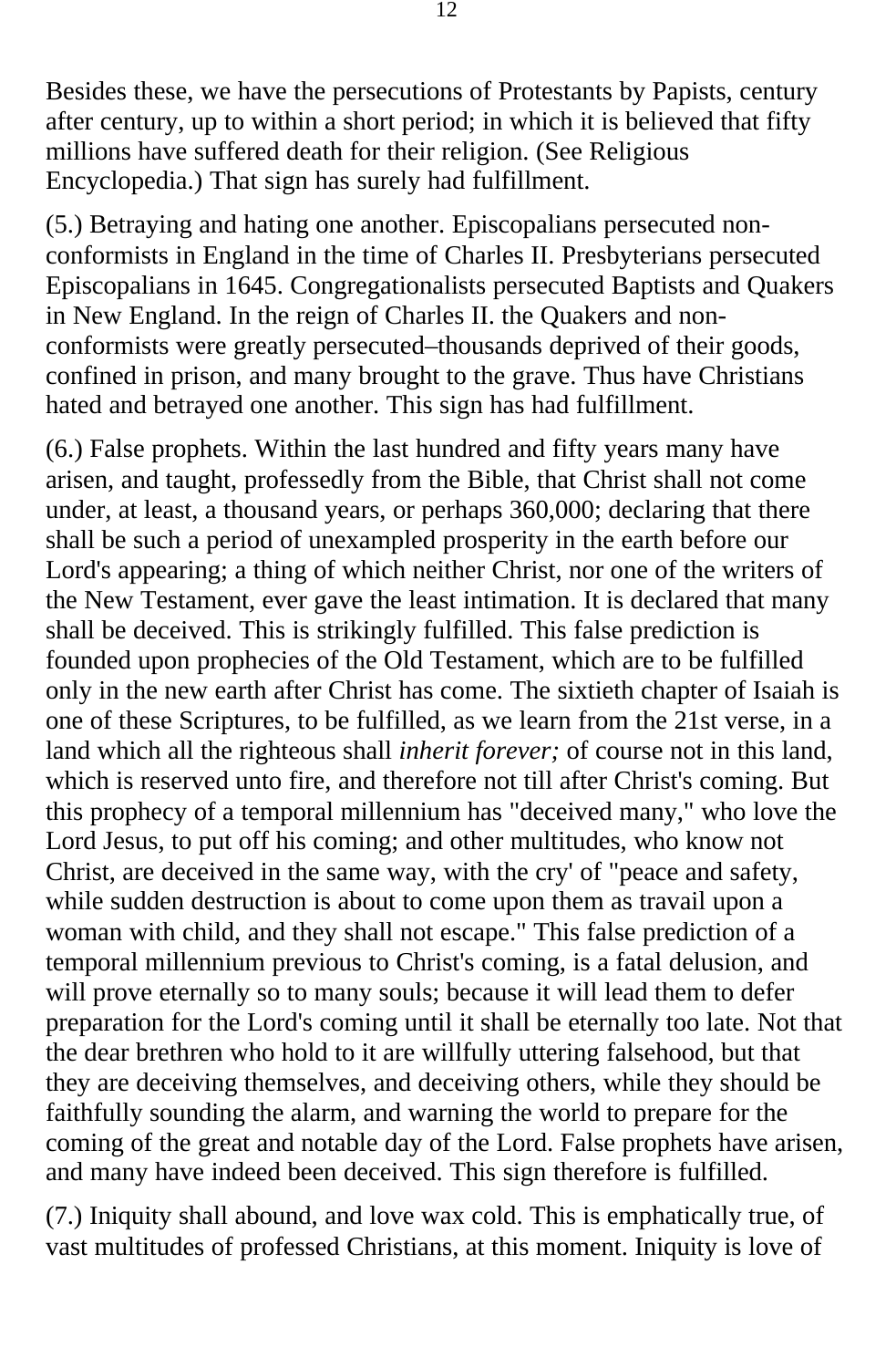this present world. "Demas hath forsaken us, having loved this present world." "If any man love the world, the love of the Father is not in him." When the gospel was first preached, we read that "as many as were possessors of lands or houses, sold them, and brought the prices of the things that were sold and laid them down at the apostles' feet; and distribution was made unto every man according as he had need." Thus obedience was rendered to the injunctions of Christ, "Sell that ye have and give alms; provide for yourselves bags which wax not old, a treasure in the heavens that faileth not, where no thief approacheth, neither moth corrupteth." "Lay not up for yourselves treasures on earth," &c.

But what has been the course of multitudes of professed Christians for the last fifty years? Much indeed has been done, by way of missionary effort, to spread the gospel, and bring to pass that temporal millennium for which we have been looking; but instead of selling houses and lands for such an object, Christians have been laboring to add house to house and field to field, and by all manner of speculations to increase their worldly substance, and get to themselves a treasure on earth. I know the pretence has been, to make money for doing good; that is, ten dollars to the contribution-box, and ten thousand to purposes of personal aggrandizement–so as to be able to dwell in a fine house, and drive a splendid equipage, and wear purple and fine linen every day; and thus, by a respectable appearance among men, to give respectability to the religion of the meek and lowly Jesus. All this time the love of this present world has been increasing in the hearts of Christians, and in equal proportion their love to Christ has been waxing cold; because the love of this present world, and the love of Christ are perfect incompatibilities, Hence, love to Christ has waxed so cold, through the love of this world, that when we now tell professing Christians, that their Savior, "who gave himself for their sins, that he might deliver them from this present evil world, according to the will of God and our Father," is coming soon to complete that deliverance, and give his people to inherit forever that new earth wherein dwelleth righteousness; multitudes who profess to love Christ above all, are by no means willing to see him. They love this present evil world so well, that it is pleasure to them to believe that Christ will not come under a thousand years; and some think that there is great glory in the thought, that his coming may be delayed 360,000 years. So that, instead of needing now the inspired injunction, "Be patient, brethren, for the coming of the Lord draweth nigh," many professed friends of Christ seem greatly to want patience to endure being told, that their glorious Lord and Master is now to appear. Has the grace of patience so greatly increased since the days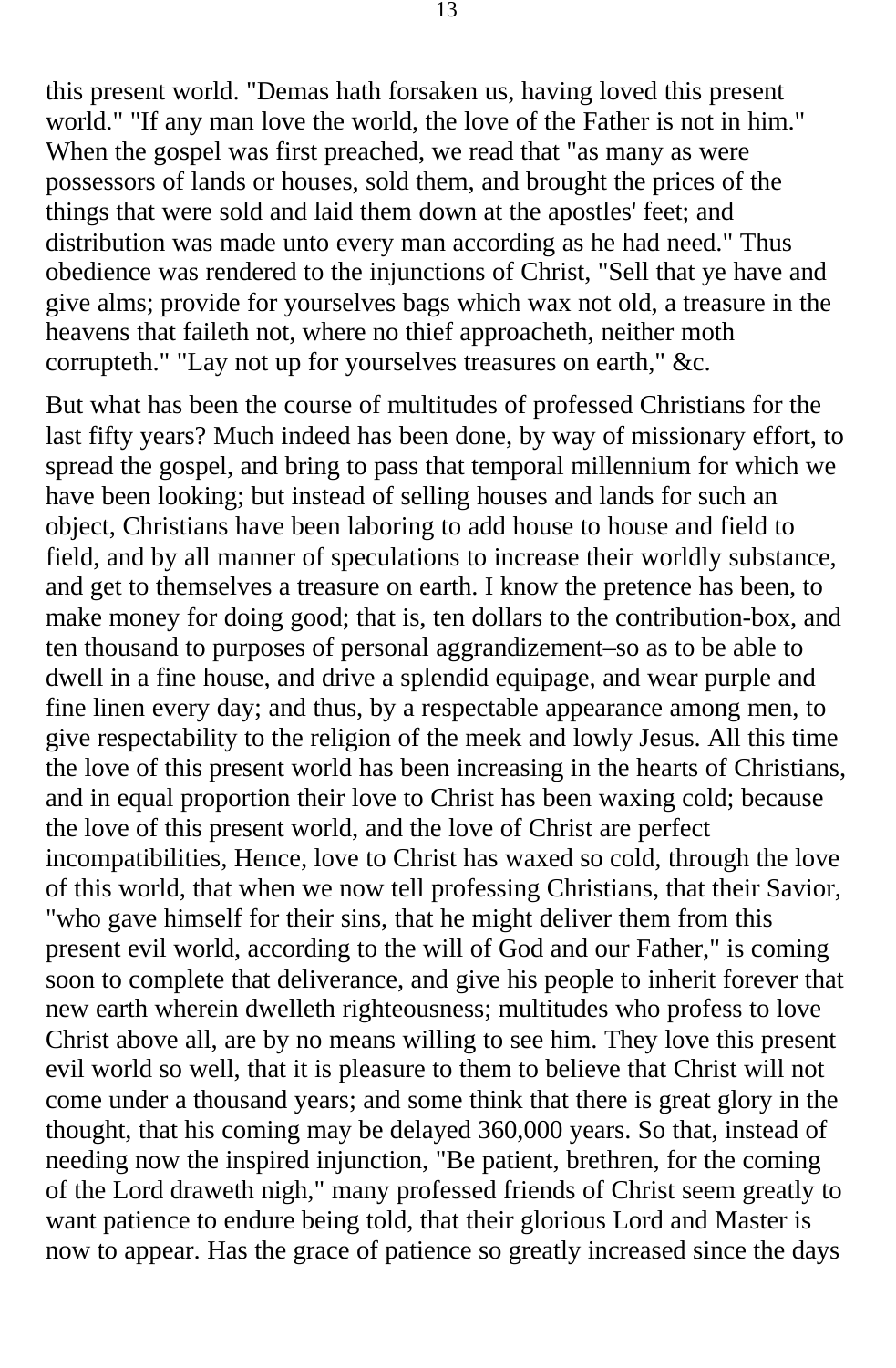of the apostles, that Christians now can so well endure to have their Lord's appearing delayed for thousands of years? No–no. Such Christians love this present world, and therefore they wish it to remain. Their love to Christ has waxed cold, and they wish him not to come; they do not love his appearing. This sign is fulfilled.

"But he that endureth unto the end, the same shall be saved." He whose love to Christ and his glorious and everlasting kingdom shall hold out, through all this earthliness, so that he trample this world beneath his feet, and love and look out for the coming of his Lord, "and seek a better country, even an heavenly," "the same shall be saved."

I am fully convinced that the doctrine of a temporal millennium, by putting off the expectation of Christ's speedy coming, from the minds of his people, has accomplished a vast amount of evil, in causing iniquity, that is, the love of this world, to increase, and love to Christ and his glorious kingdom to wax cold. Tell Christians that this world is accursed of God, and reserved unto fire against the day of judgment and perdition of ungodly men, and that Christ's glorious kingdom, which is to stand forever, can be found only in that new earth which John saw in vision, after that the first heaven and first earth had passed away–and that there only the tabernacle of God is to be with men, and he is to "dwell with them and be their *God,* and there wipe away all tears from their eyes, and there shall be no more death, neither sorrow nor crying, nor pain;" tell them that the time is near, when Christ will come, and this world be no more, and you strike at the root of their worldliness, and make them feel the importance of being prepared to meet their Lord. I do not say that all whose hearts are fixed on a temporal millennium have that expectation because of their want of love to Christ. I do believe that this is true of vast multitudes; while some who love Christ truly are deceived, expecting the glory of the Lord in a temporal millennium in this accursed world, which must pass away; instead of Christ's immortal glory in that new earth which is to remain. See Isaiah lxvi. 22.

(8.) "The gospel shall be preached in all the world, for a witness unto all nations, and then shall the end come;"–the end of the world, of which the disciples inquired. Some maintain that this preaching of the gospel in all the world for a witness to all nations, proves that the world is to be converted: but this is impossible, for the children of the wicked one are to remain here till the harvest at the end of the world. Has the gospel been preached in all the world since Christ uttered this prediction? The gospel was preached in Asia in the first century, in Africa in the fourth century; it has gone over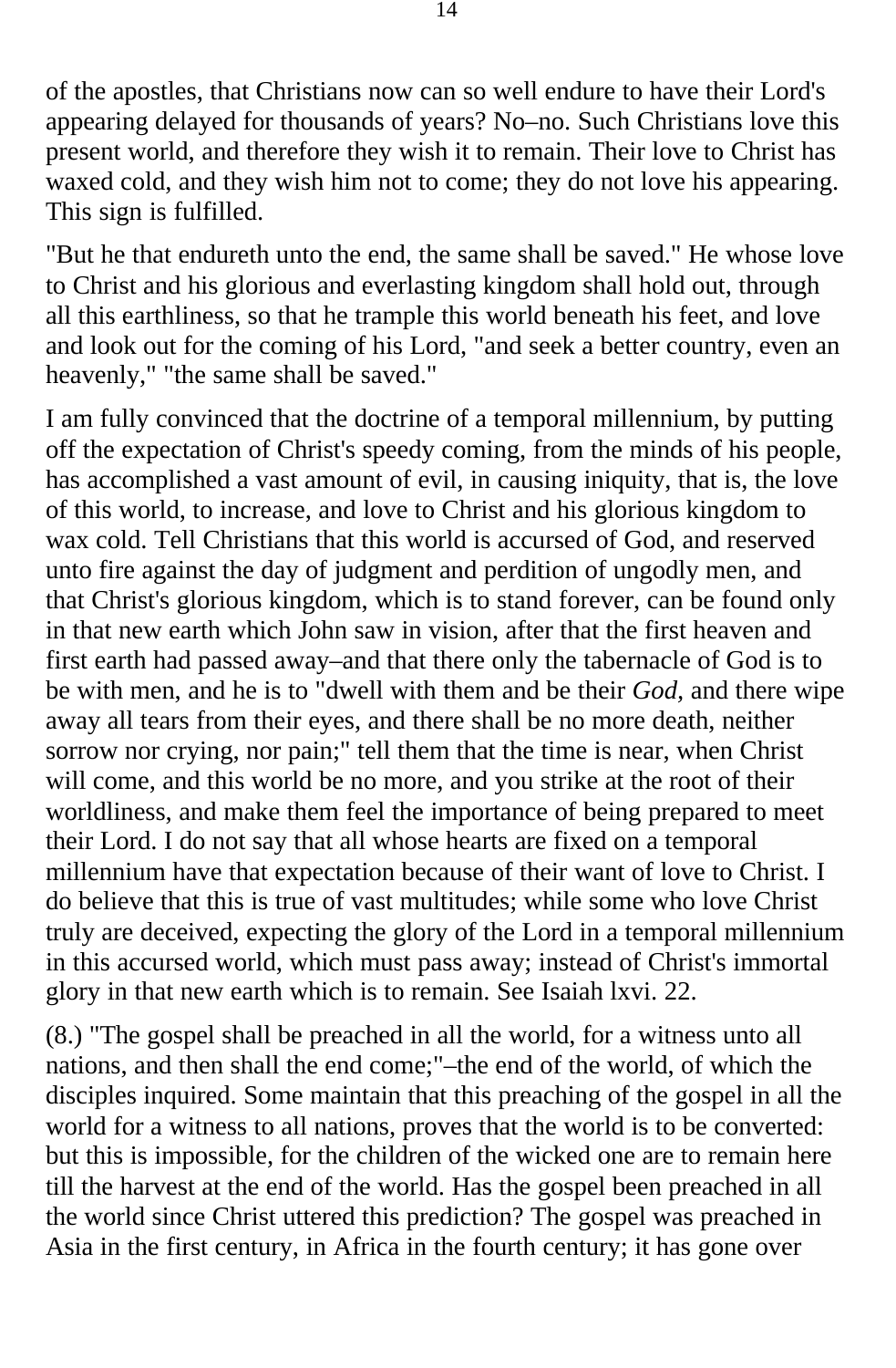Europe, over this continent, to the shores of the Pacific. Multitudes beyond the Rocky Mountains have been converted. The isles of the Pacific have received God's law. Thousands have there embraced the gospel. Since about the commencement of the nineteenth century, the Bible has been translated into about a hundred and sixty different languages, and missionaries are at this moment in nearly, if not quite, every nation under heaven. And now, since the children of the wicked one are to remain till the end of the world, and Christ at his coming is to find the world as before the flood, and in the days of Sodom, I see not what more we have to expect. I cannot resist the conviction that even this sign is fulfilled.

Our Savior, having given his disciples the foregoing signs of his coming and of the end of the world, then directs them what to do at the time when Jerusalem shall be destroyed.

4. "When ye shall see the abomination of desolation spoken of by Daniel," or, as it is by Luke, "when ye shall see Jerusalem compassed with armies, then know that the desolation thereof is nigh;" therefore flee into the mountains.

Those who oppose the truth that the coming of Christ is near, tell us that the abomination of desolation spoken of by Daniel was Antiochus Epiphanes, and that the prophetic periods in Daniel had their fulfillment in him, and of course can have no reference to the present time. But Antiochus died about 170 years before Christ was born, while this was a power that was to compass Jerusalem with armies at a period still future, when Christ spake the words we are considering. Of course it could not refer to a power which had ceased to be, two hundred years before. It is therefore certain that the 2300 days in the eighth of Daniel, unto which this abomination was to continue, since they referred to this abomination, could not have been fulfilled in Antiochus. Since, therefore, they refer to the Romans, they must have denoted years, instead of literal days, as many claim; and since the time appointed reaches to the end of indignation, when the sanctuary shall be cleansed, the 2300 days must measure the time of pagan and papal Rome, at the end of which the Ancient of days shall come, with his fiery flame, and his wheels of burning fire, and the body of the beast shall be slain and given to the burning flame. Thus shall the sanctuary be cleansed.

5. Having directed his disciples to flee when Jerusalem should be compassed with armies, and informed them that this fact would be a sign to them that the desolation thereof was nigh; our Savior again directs their attention to the things of which he had already spoken as betokening his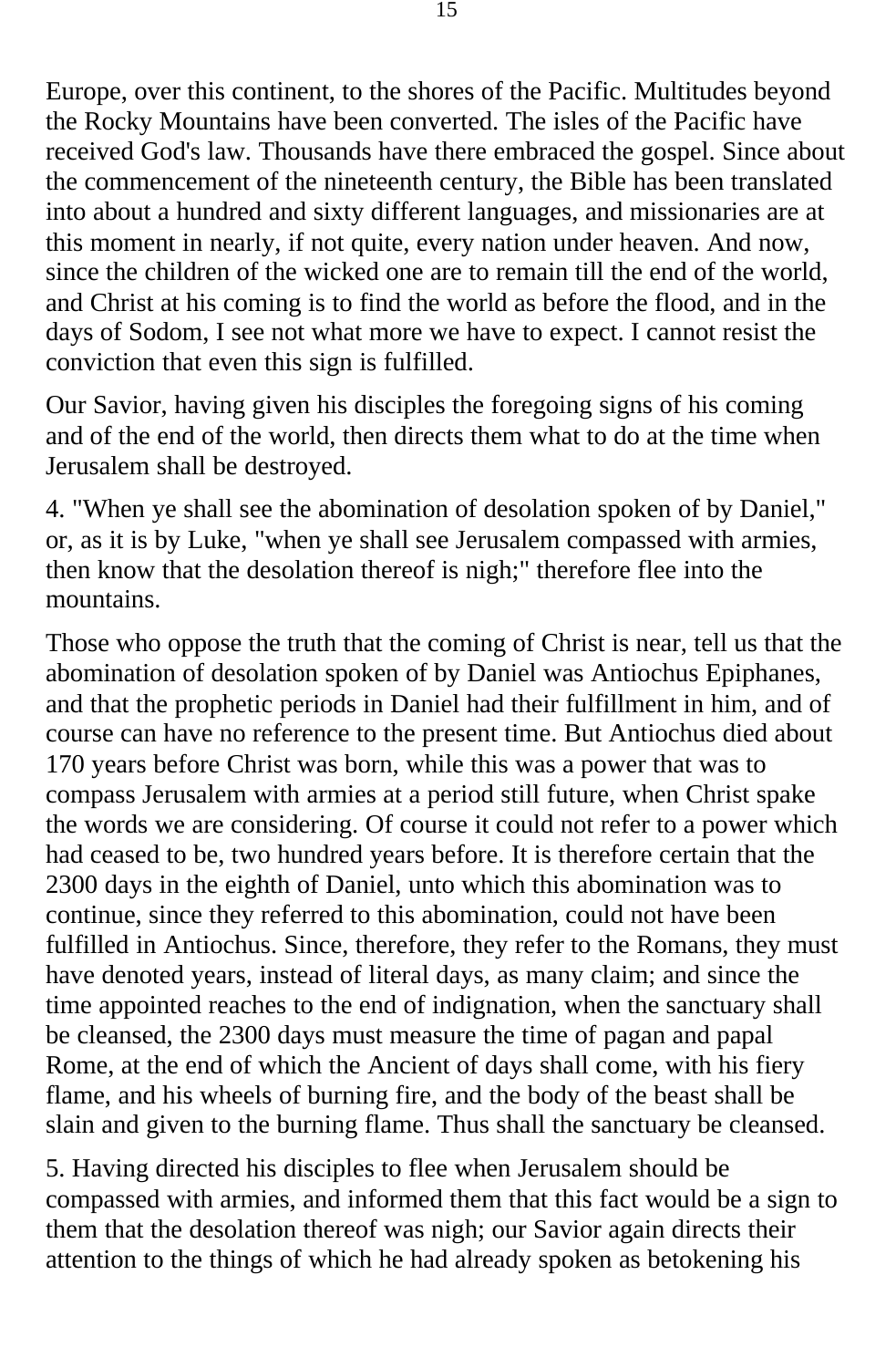coming and the end of the world; and directs them how to distinguish between false Christs and his own second advent. *They* would be seen in deserts and secret chambers, but *He* like lightning from heaven.

6. Another sign of his coming, not previously mentioned, is now presented. "The sun shall be darkened, and the moon shall not give her light, and the stars shall fall from heaven, and the powers of heaven shall be shaken."

John tells us, in Revelation xii. 1, that he saw a woman clothed with the sun, and the moon under her feet, and upon her head a crown of twelve stars. This woman fled into the wilderness, where she had a place prepared of God, that they should feed her there a thousand two hundred and threescore days. This refers to the time when the church of Christ, (the light of the world, through the light received from Christ,) was persecuted and driven into dens or caves of the earth, and the light of her sun, moon, and stars quenched; so that the deep, moonless, starless midnight of the dark ages brooded for centuries over the world. This was the dark night of papal authority, when the church, for a thousand two hundred and threescore days, (each day denoting a year,) or time, times, and a half, was given into the hands of that power. This period commenced when the bishop of Rome became Pope, in 538, and ended when the Pope was carried captive, in 1798; since which time an angel has been flying in the midst of heaven, having the everlasting gospel to preach to them that dwell on the earth, and to every nation, and kindred, and tongue, and people; saying, "Fear God, and give glory to him, for the HOUR OF HIS JUDGMENT IS COME: and worship Him that made heaven and earth, and the sea, and the fountains of waters. And there followed another angel, saying, Babylon is fallen, is fallen, that great city, because she made all nations drink of the wine of the wrath of her fornication."

This darkening of the light of sun, moon, and stars, must have a figurative fulfillment, because there is to be no sign of our Savior's coming that will open the eyes of an unbelieving world, until he shall come upon them as a thief in the night. The literal darkening of sun and moon, and the falling of stars from heaven to earth, would be what none could disregard. Since, therefore, it must be a sign which unbelievers will disregard, it must be figurative. In the way now described, it has had its fulfillment. It is the last sign which our Savior gave: and in the Revelation, the last sign previous to the fall of Babylon is that very preaching of the gospel for a witness, in relation to which our Savior said, in this very chapter, the gospel shall thus be preached, and then shall the end be; that is, the end of the world, at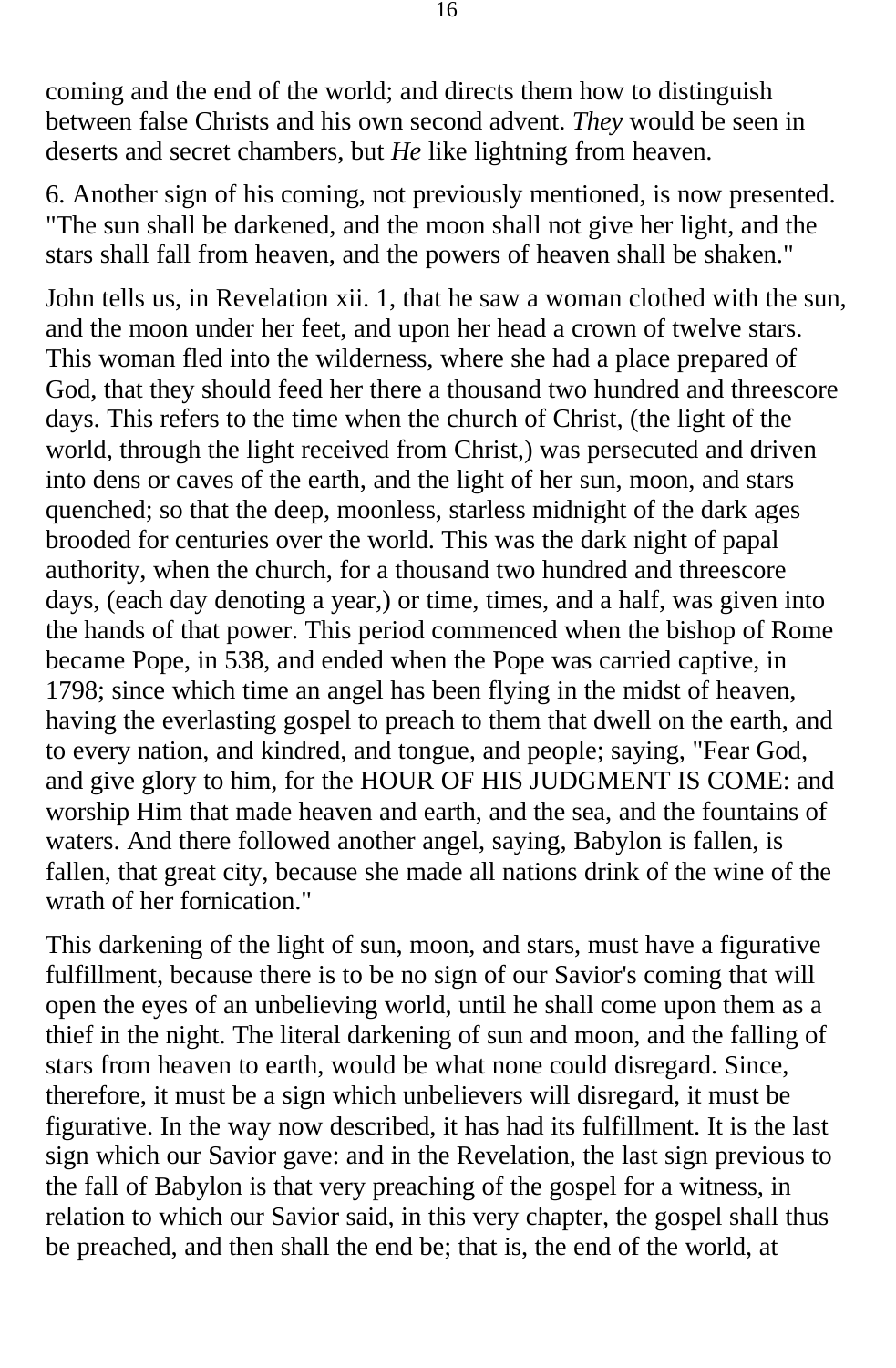Christ's coming; of which the disciples had inquired; or the fall of Babylon. The angel flying to preach that gospel is to cry with a loud voice, Fear God and give glory to him, *for the hour of his judgment has come;* not the hour of the world's conversion, but of its destruction. Another follows, saying, "Babylon IS *fallen."* 

Everything, therefore, mentioned by our Savior to precede his coming in the clouds of heaven with power and great glory, has transpired. And he has told us, when ye see these things, be as sure that my coming is at the doors, as that summer is nigh when ye see the trees putting forth leaves. It is, therefore, a matter of certainty, as absolute and unchanging as the truth of Him who cannot lie, that the coming of Christ in the clouds of heaven is near, even at the doors. Everything set forth in Daniel, and in Revelation, and in the words of our Savior, and of his apostles, to precede his coming, has transpired. Not an event is mentioned in these prophecies which is not now in the past, not a sign named which is not now fulfilled. All that can now be done, by way of effort to prove that the Lord's coming is still to be delayed, is the attempt to make it appear that all the earth is to be filled with the glory of the Lord, before Christ comes to destroy it. But this is *impossible–impossible–IMPOSSI*BLE. The children of the wicked one, I repeat, are to remain to the harvest, at *the end of this world;* and when Christ's dominion commences, it is to be *without end;* and when the saints take the kingdom with him, they are to *possess it forever, even forever and ever."* Again I say, therefore, that a temporal millennium is impossible.

*"But* of that *day* and *hour* knoweth no man," &c. True; but that it is near, even at the doors, we do know. Prophetic events which were to precede, have all come to pass. Signs are all fulfilled, and all prophetic periods terminate in 1843. (See works of Miller, Litch, and others.)

## **CONCLUSION.**

It is a matter of absolute certainty that those who preach a temporal millennium, are only spreading the cry, "My Lord delayeth his coming." I know there are many dear brethren who, in uttering this cry, "verily think that they are doing God service." I once uttered the same cry, thinking it according to the will of God. But I hope to obtain forgiveness, because I did it ignorantly and in unbelief. There was a time, after the truth had been placed before my mind, and I was unable to overthrow it, that I still preached a temporal millennium; but I had not at that time so given myself to prayer, and so received the light of the Holy Spirit, as to have the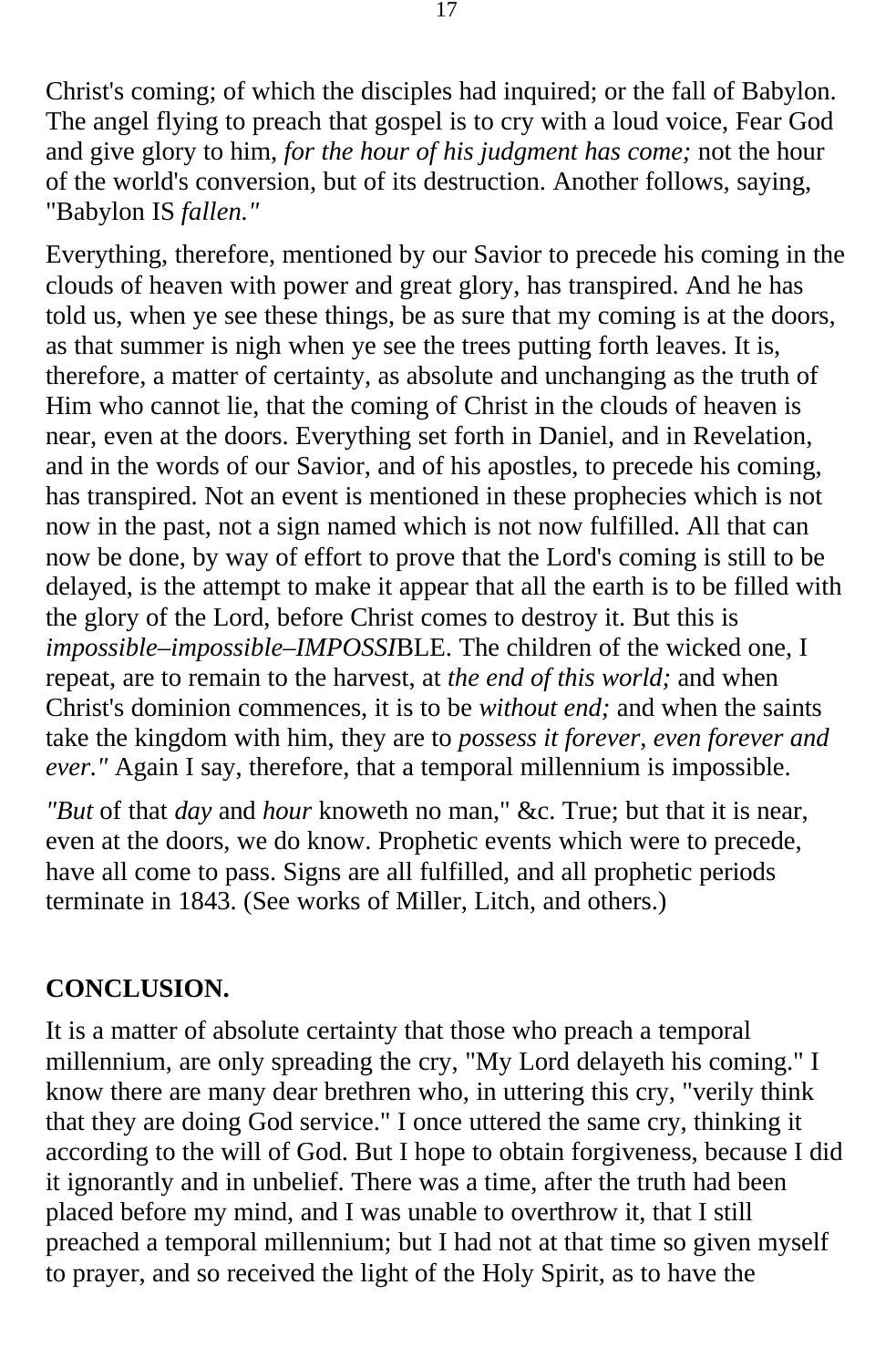glorious truth written on my heart, from the abundant testimony of the Scriptures, that the glorious coming of my Savior is indeed at the door. But God has given me a spirit of prayer on this subject, and in answer thereto has made me "in his light to see light;" and everlasting thanks be to his name. I can *now* lift up my head and rejoice, knowing that the full, glorious, and eternal redemption of all God's people, from all their enemies, is near, even at the doors.

Far be it from me to say that all who now hold to a temporal millennium before Christ appears, are purposely saying, My Lord delayeth his coming. They have been deceived, as I was, by this delusive, false-prophet cry, and verily think that they do God service. But I do believe that this monstrous error was got up by the great deceiver, for the very purpose of deceiving the world, and lulling them into that fatal security, in which Christ, coming suddenly, will find them sleeping; and that the result of preaching a temporal millennium will be the everlasting destruction of vast multitudes of souls.

I beseech every minister of Jesus Christ, whose eye may rest on this page, to set his face, as did Daniel, to seek the Lord God by prayer and supplication, with fasting, and sackcloth, and ashes, until the Holy Ghost shall be sent to give him skill and understanding in the word of God; so that he no longer flatter the world with the cry of "peace and safety," while sudden destruction is just upon them, "as travail upon a woman with child, and they shall not escape."

The effort is now made to show, that our Savior's words, in the twentyfourth of Matthew, were fulfilled at the destruction of Jerusalem, and that he did then come in the clouds of heaven with power and great glory; or at least what was intended by that declaration was then and there fulfilled. Thus again, the same effort is made to get rid of the doctrine of Christ's coming at hand, that Universalists have been accustomed to make, to get rid of the doctrine of endless punishment. It is truly painful to see the professed servants of Christ taking up the very weapons which the devil has forged, and using them, as though to smile their Lord and Master in the face, and drive him back, as he is coming in glory to claim his own, and reign with them in righteousness and peace forever. Blessed Lord,. open their eyes!

But it is insisted that Christ said, "Verily I say unto you, that this generation shall not pass till all these things be fulfilled." True; but what did he mean by "this generation?" He had just been instructing them not to believe that Christ has come here or there, because his coming should be as lightning